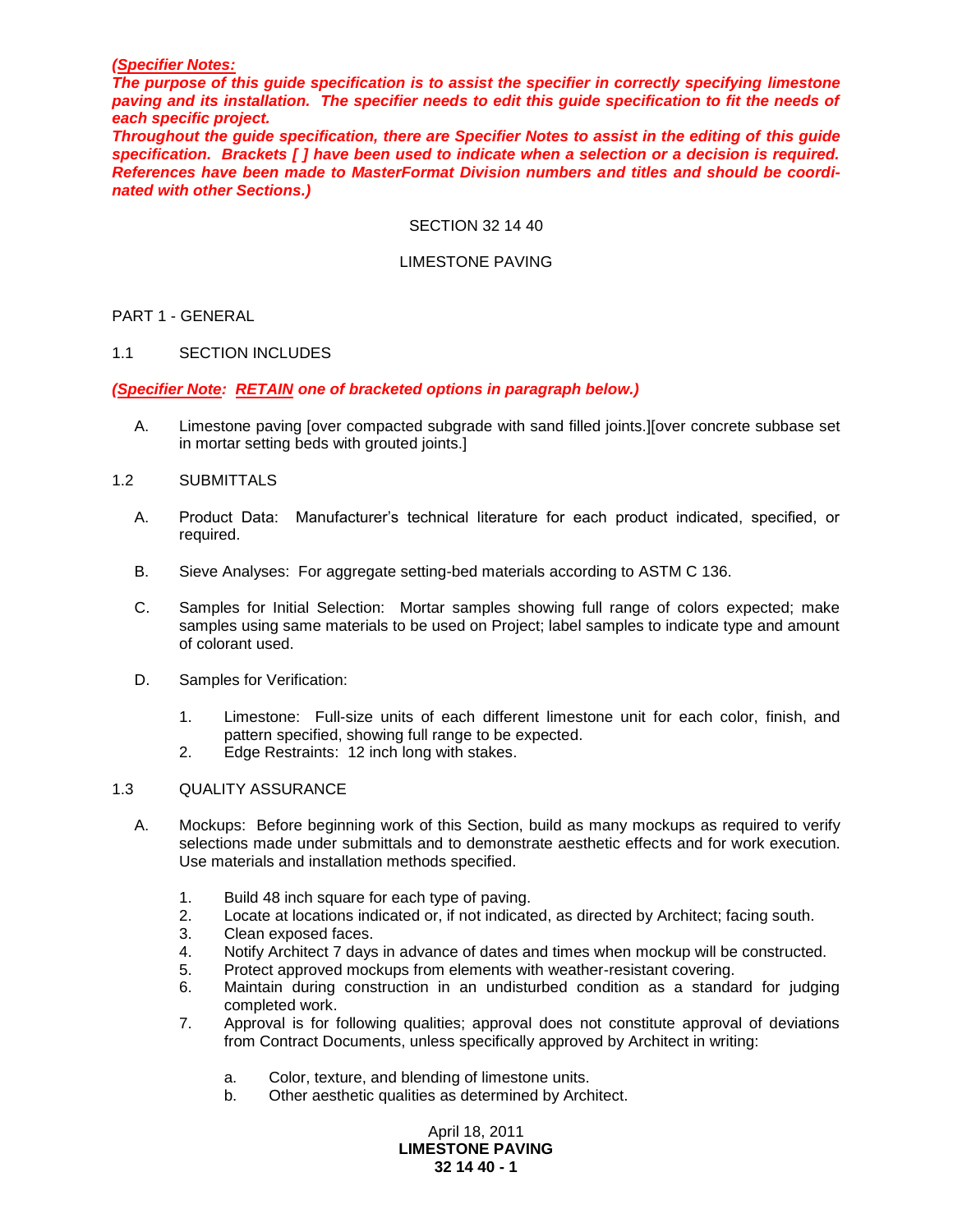8. When directed, demolish and remove mockups from site, including foundations.

# 1.4 DELIVERY, STORAGE, AND HANDLING

## *(Specifier Note: RETAIN paragraph below for mortar setting bed applications.)*

A. Cementitious Materials: Store on elevated platforms, under cover, and in a dry location. Do not use cementitious materials that have become damp.

# *(Specifier Note: RETAIN paragraph below for aggregate setting bed applications.)*

- B. Aggregates: Store where grading and other required characteristics can be maintained and contamination avoided.
- C. Limestone and Accessories: Store and handle according to following:
	- 1. To prevent deterioration or damage due to contaminants, breaking, chipping, or other causes.
	- 2. ILI's The Contractors Handbook on Indiana Limestone.

# 1.5 FIELD CONDITIONS

# *(Specifier Note: RETAIN this article for mortar setting bed applications.)*

- A. Cold Weather Requirements:
	- 1. Do no cementitious work when ambient temperature is less than 32 degrees F or when 40 degrees F or less and falling.
	- 2. Provide heat and protection to protect work from freezing for not less than 48 hours after installation.
	- 3. Distribute heat uniformly to prevent concentration of heat near sources; provide deflection or protective screens.
- B. Warm Weather Requirements:
	- 1. Protect work against uneven and excessive evaporation and from strong flows of dry air, both natural and artificial.
	- 2. Apply and cure work as required by climatic and job conditions to prevent dryout during cure period.
	- 3. Provide suitable coverings, moist curing, barriers to deflect sunlight and wind from work during cure period.

### PART 2 - PRODUCTS

### 2.1 LIMESTONE

- A. Material Quality Standard: ASTM C 568, Classification II or III.
- 2.2 LIMESTONE PANELS
	- A. Basis of Design: Contract Documents are based on limestone panels fabricated by Earthworks, Inc. to establish a standard of quality.

# *(Specifier Note: RETAIN one of bracketed options in subparagraph below.)*

1. Selection: [Aux Vases Buff][Aux Vases Blue][EW Gold][Pewter Mist][Chocolate Marble].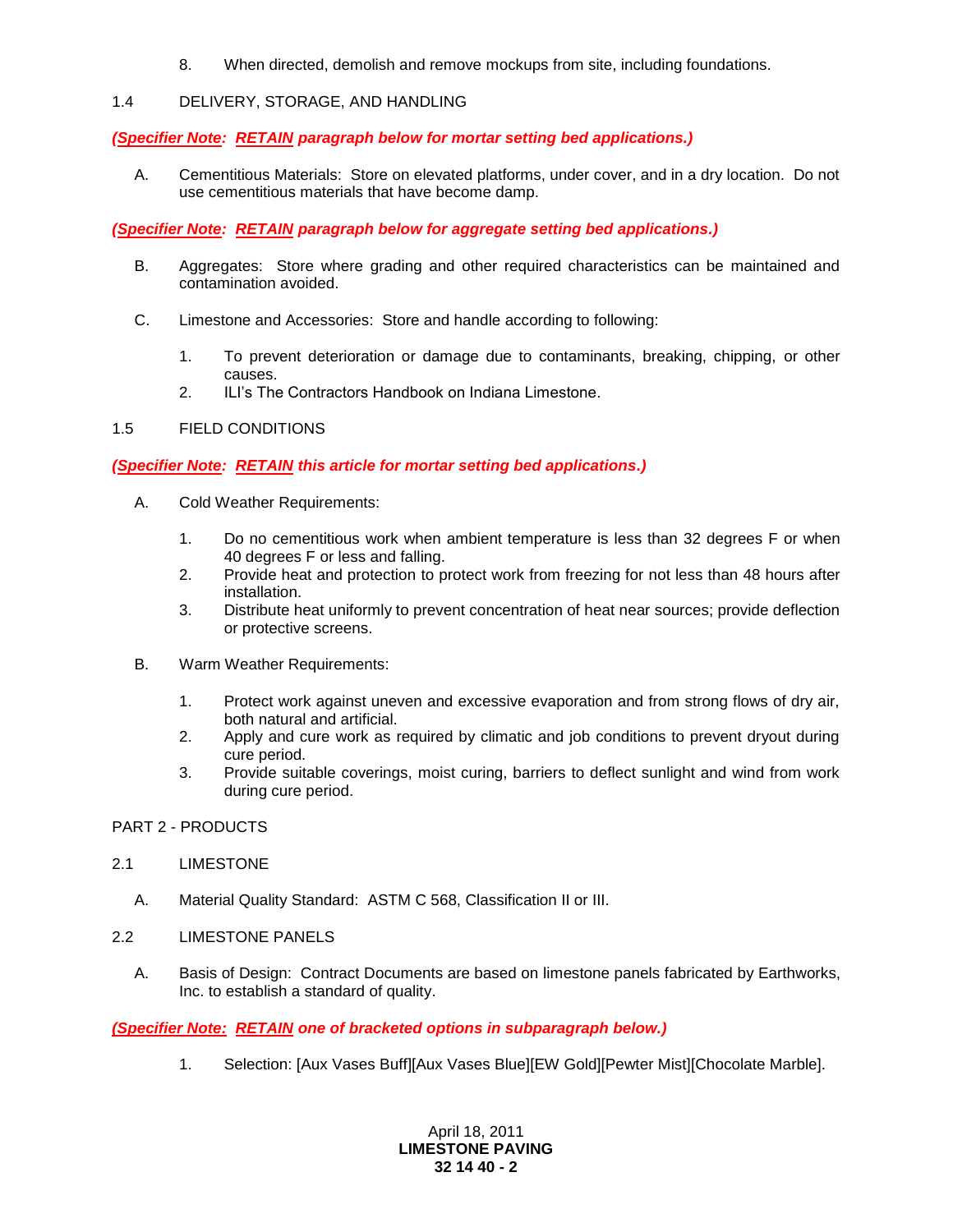*(Specifier Note: Typical thicknesses are 1-1/2 and 2-1/4 inches; other thicknesses are available.)*

2. Dimensions: [ - insert for width, length, height, and depth as required - ].

## *(Specifier Note: RETAIN one of bracketed options in subparagraph below.)*

3. Finish: [Smooth][Sandblasted].

# 2.3 AGGREGATE SETTING BED MATERIALS

*(Specifier Note: RETAIN this article for aggregate setting bed applications.)*

*(Specifier Note: RETAIN one of bracketed options in subparagraph below; if retaining third option, specify as recommended by geotechnical engineer.)*

A. Aggregate for Subbase: Sound, crushed stone or gravel complying with [ASTM D 448 for Size No. 57.] [As specified in Division 31 Earthwork Section.] [ - insert information - .]

*(Specifier Note: RETAIN one of bracketed options in subparagraph below; if retaining third option, specify as recommended by geotechnical engineer.)*

- B. Aggregate for Base: Sound, crushed stone or gravel complying with [ASTM D 448 for Size No. 8.] [As specified in Division 31 Earthwork Section.] [ - insert information - .]
- C. Sand for Leveling Course: Sound, sharp, washed, natural sand or crushed stone complying with gradation requirements in ASTM C 33 for fine aggregate.
- D. Sand for Joints: Fine, sharp, washed, natural sand or crushed stone with 100 percent passing No. 16 sieve and no more than 10 percent passing No. 200 sieve.

#### 2.4 MORTAR MATERIALS

### *(Specifier Note: RETAIN this article for mortar setting bed applications.)*

- A. Setting Beds:
	- 1. Portland Cement: ASTM C 150, Type I or II.
	- 2. Hydrated Lime: ASTM C 207, Type S.
	- 3. Sand: ASTM C 144.
- B. Sand-Portland Cement Grout: ANSI A108.10, composed of white or gray cement, unfading mineral pigments and white or colored sand as required to produce required color.
- C. Latex Additive: Manufacturer's standard water emulsion, serving as replacement for part or all of gaging water, of type specifically recommended by latex-additive manufacturer for use with field-mixed portland cement mortar bed, and not containing a retarder.
- D. Water: Potable.
- 2.5 ACCESSORIES
	- A. Separation Geotextile: AASHTO M 288, woven geotextile fabric, manufactured for separation applications; made from polyolefins or polyesters, with elongation less than 50 percent.
		- 1. Survivability: Class 2 according to AASHTO M 288.
		- 2. Apparent Opening Size: No. 60 sieve, maximum according to ASTM D 4751.
		- 3. Permittivity: 0.02 per second, minimum according to ASTM D 4491.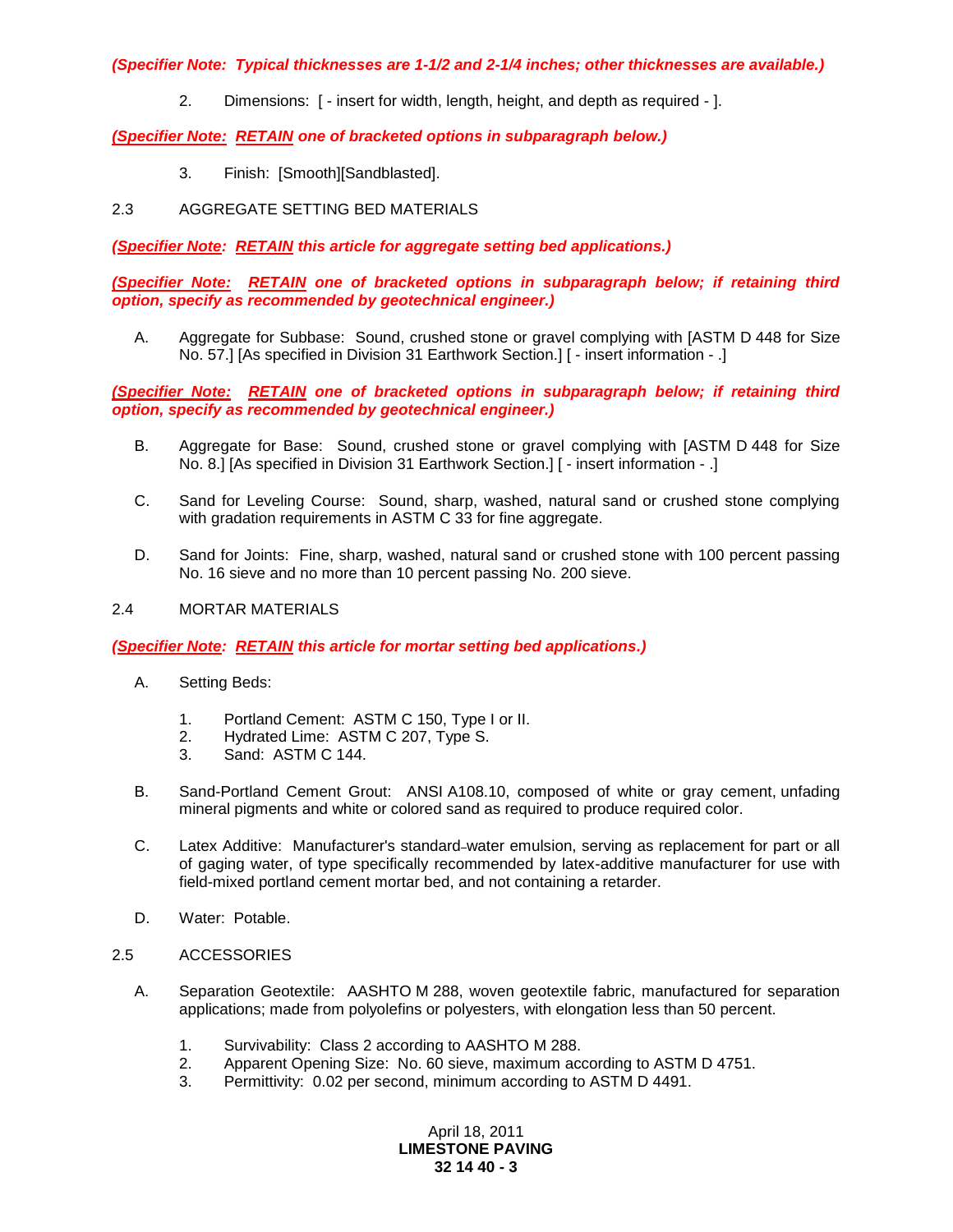- 4. UV Stability: 50 percent after 500 hours' exposure according to ASTM D 4355.
- B. Plastic Edge Restraints: Triangular PVC extrusions 1-3/4 inches high by 3-1/2 inches wide designed to serve as edge restraints for unit pavers; rigid type for straight edges and flexible type for curved edges, with pipe connectors and 3/8 inch diameter by 12 inch long steel spikes.
- C. Steel Edge Restraints: Painted steel edging 3/16 inch thick by 4 inches high with loops pressed from or welded to face to receive stakes at 36 inches o.c., and steel stakes 15 inches long for each loop.
- D. Herbicide: Commercial chemical for weed control, registered with the EPA, in granular, liquid, or wettable powder form.

### 2.6 MORTAR MIXES

### *(Specifier Note: RETAIN this article for mortar setting bed applications.)*

- A. General: Comply with referenced standards and with manufacturers' written instructions for mix proportions, mixing equipment, mixer speeds, mixing containers, mixing times, and other procedures needed to produce setting-bed and joint materials of uniform quality and with optimum performance characteristics. Discard mortars and grout if they have reached their initial set before being used.
- B. Mortar-Bed Bond Coat: Mix neat cement or cement and sand with latex additive to a creamy consistency.
- C. Latex-Modified, Portland Cement Setting-Bed Mortar: Proportion and mix portland cement, sand, and latex additive for setting bed to comply with written instructions of latex-additive manufacturer and as necessary to produce stiff mixture with a moist surface when bed is ready to receive pavers.
- D. Latex-Modified, Portland Cement Slurry Bond Coat: Proportion and mix portland cement, sand, and latex additive for slurry bond coat to comply with written instructions of latex-additive manufacturer.
- E. Job-Mixed, Polymer-Modified Portland Cement Grout: Add liquid-latex additive to portland cement and sand in proportion and concentration recommended by liquid-latex manufacturer. Proportion cement and sand to comply with written instructions of latex-additive manufacturer.

## PART 3 - EXECUTION

#### 3.1 EXAMINATION

- A. Acceptance of Surfaces and Conditions:
	- 1. Examine substrates for compliance with requirements for excavation tolerances, condition of subgrades, and other conditions affecting performance of segmental retaining walls.
	- 2. Proceed only when unsatisfactory conditions have been corrected in a manner complying with Contract Documents.
	- 3. Starting work within a particular area will be construed as acceptance of surface conditions.

#### 3.2 INSTALLATION, GENERAL

A. Installation Quality Standards: In addition to standards specified elsewhere, perform work according to following, unless otherwise specified: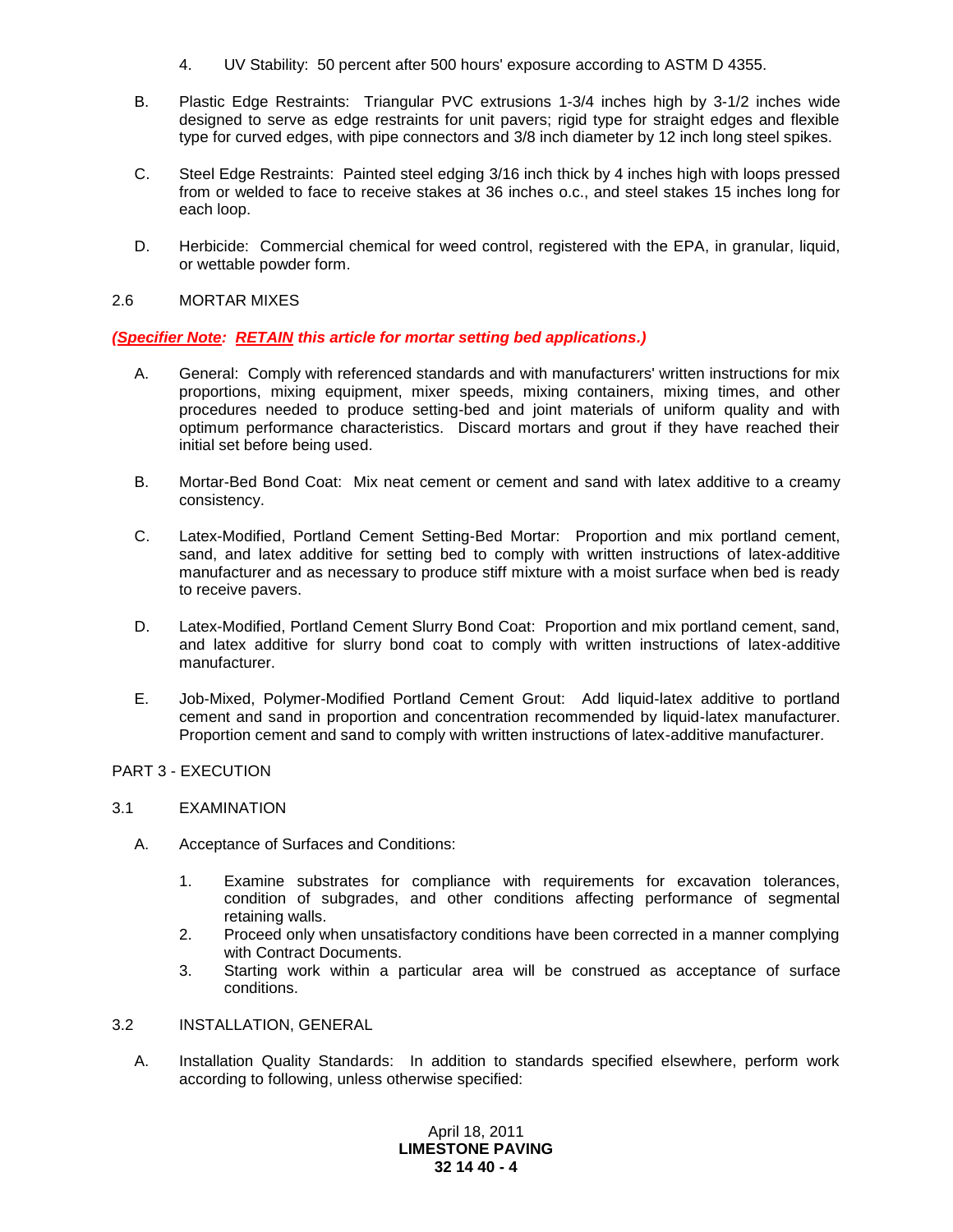- 1. ILI's Indiana Limestone Handbook.
- 2. Respective manufacturer's written instructions.
- 3. Approved submittals.
- B. General Requirements:
	- 1. Mix pavers from several pallets or cubes, as they are placed, to produce uniform blend of colors and textures.
	- 2. Cut unit pavers with motor-driven masonry saw equipment to provide clean, sharp, unchipped edges. Cut units to provide pattern indicated and to fit adjoining work neatly. Use full units without cutting where possible. Hammer cutting is not acceptable.
	- 3. Do not use unit pavers with chips, cracks, voids, discolorations, and other defects that might be visible in finished work.
- C. Edge Restraints:
	- 1. Install edge restraints before placing unit pavers.
	- 2. Install stakes at intervals required to hold edge restraints in place during and after unit paver installation.
	- 3. For metal edge restraints with top edge exposed, drive stakes at least 1 inch below top edge.
- D. Steps: Install paver steps before installing adjacent pavers.

*(Specifier Note: RETAIN one of the following paragraphs; first is for smooth pavers where slopes to drains are critical; second is when nominal control of paving surface is acceptable.)*

- E. Tolerances: Do not exceed 1/32 inch unit-to-unit offset from flush (lippage) nor 1/8 inch in 10 feet from level, or indicated slope, for finished surface of paving.
- F. Tolerances: Do not exceed 1/16 inch unit-to-unit offset from flush (lippage) nor 1/8 inch in 24 inches and 1/4 inch in 10 feet from level, or indicated slope, for finished surface of paving.

# 3.3 AGGREGATE SETTING BED APPLICATIONS

A. Soil Subgrade Preparation:

*(Specifier Note: RETAIN one of bracketed options in subparagraph below; if retaining third option, specify as recommended by geotechnical engineer.)*

- 1. [Compact uniformly to at least 95 percent of ASTM D 1557 laboratory density.][As specified in Division 31 Earthwork Section.][ - insert information - .]
- 2. Proof-roll prepared subgrade to identify soft pockets and areas of excess yielding.
- 3. Excavate soft spots, unsatisfactory soils, and areas of excessive pumping or rutting, and replace with compacted backfill or fill as directed.
- B. Separation Geotextile: Place over prepared subgrade, overlapping ends and edges at least 12 inches.
- C. Base: Place aggregate base, compact by tamping with plate vibrator to 100 percent of ASTM D 1557 maximum laboratory density, and screed to depth indicated.
- D. Drainage Geotextile: Place over compacted base course, overlapping ends and edges at least 12 inches.
- E. Leveling Course: Place and screed to a thickness of 1 to 1-1/2 inches, taking care that moisture content remains constant and density is loose and constant until pavers are set and compacted.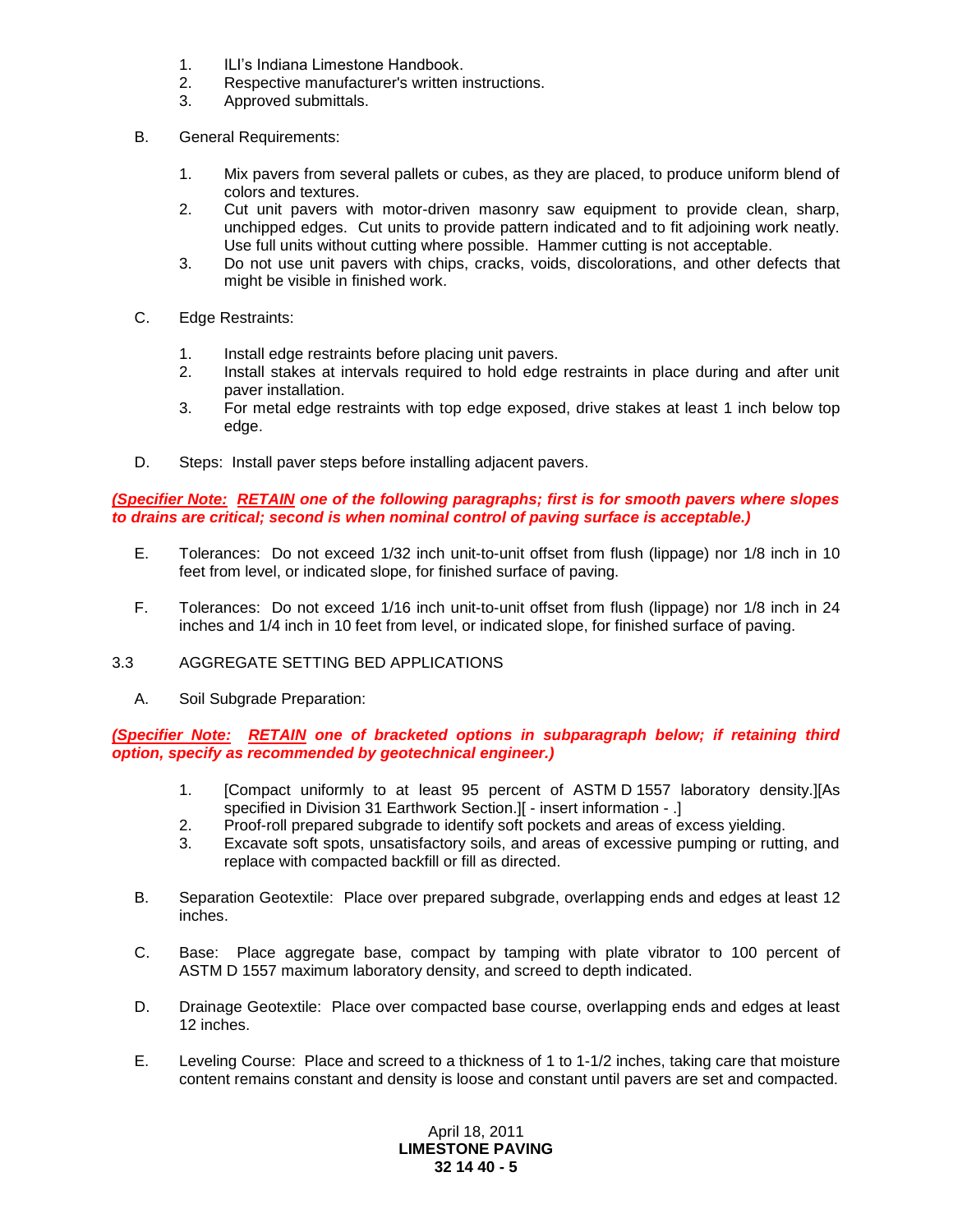- F. Herbicide: Treat leveling course to inhibit growth of grass and weeds.
- G. Setting Pavers:
	- 1. Set with a minimum joint width of 1/16 inch and a maximum of 1/8 inch, being careful not to disturb leveling base.
	- 2. Fill gaps between units that exceed 3/8 inch with pieces cut to fit from full-size unit pavers.
	- 3. Vibrate pavers into leveling course with a low-amplitude plate vibrator capable of a 3500 to 5000 lbf compaction force at 80 to 90 Hz. Perform at least three passes across paving with vibrator. Vibrate under following conditions:
		- a. After edge pavers are installed and there is a completed surface or before surface is exposed to rain.
		- b. Before ending each day's work, fully compact installed concrete pavers to within 36 inches of the laying face.
		- c. Cover pavers that have not been compacted, and leveling course on which pavers have not been placed, with non-staining plastic sheets to protect from rain.
- H. Filling Joints:
	- 1. Spread dry sand and fill joints immediately after vibrating pavers into leveling course.
	- 2. Vibrate pavers and add sand until joints are completely filled, then remove excess sand.
	- 3. Leave a slight surplus of sand on the surface for joint filling.
	- 4. Do not allow traffic on installed pavers until sand has been vibrated into joints.
	- 5. Repeat joint filling process 30 days later.

# 3.4 MORTAR SETTING BED APPLICATIONS

- A. Subbase Preparation: Saturate concrete subbase with clean water several hours before placing setting bed. Remove surface water about one hour before placing setting bed.
- B. Placing Mortar Setting Bed:
	- 1. Apply mortar bed bond coat over surface of concrete subbase about 15 minutes before placing setting bed.
	- 2. Limit area of bond coat to avoid its drying out before placing setting bed.
	- 3. Do not exceed 1/16 inch thickness for bond coat.
	- 4. Apply mortar bed over bond coat immediately after applying bond coat.
	- 5. Spread and screed setting bed to uniform thickness at subgrade elevations required for accurate setting of pavers to finished grades indicated.
	- 6. Place mortar bed with reinforcing wire fully embedded in middle of setting bed.
	- 7. Spread and screed setting bed to uniform thickness at subgrade elevations required for accurate setting of pavers to finished grades indicated.
	- 8. Mix and place only that amount of mortar bed that can be covered with pavers before initial set.
	- 9. Cut back, bevel edge, remove, and discard setting-bed material that has reached initial set before placing pavers.
- C. Setting Pavers:
	- 1. Place pavers before initial set of cement occurs.
	- 2. Immediately before placing pavers on setting bed, apply uniform 1/16 inch thick, slurry bond coat to bed or to back of each paver with a flat trowel.
	- 3. Tamp or beat pavers with a wooden block or rubber mallet to obtain full contact with setting bed and to bring finished surfaces within indicated tolerances.